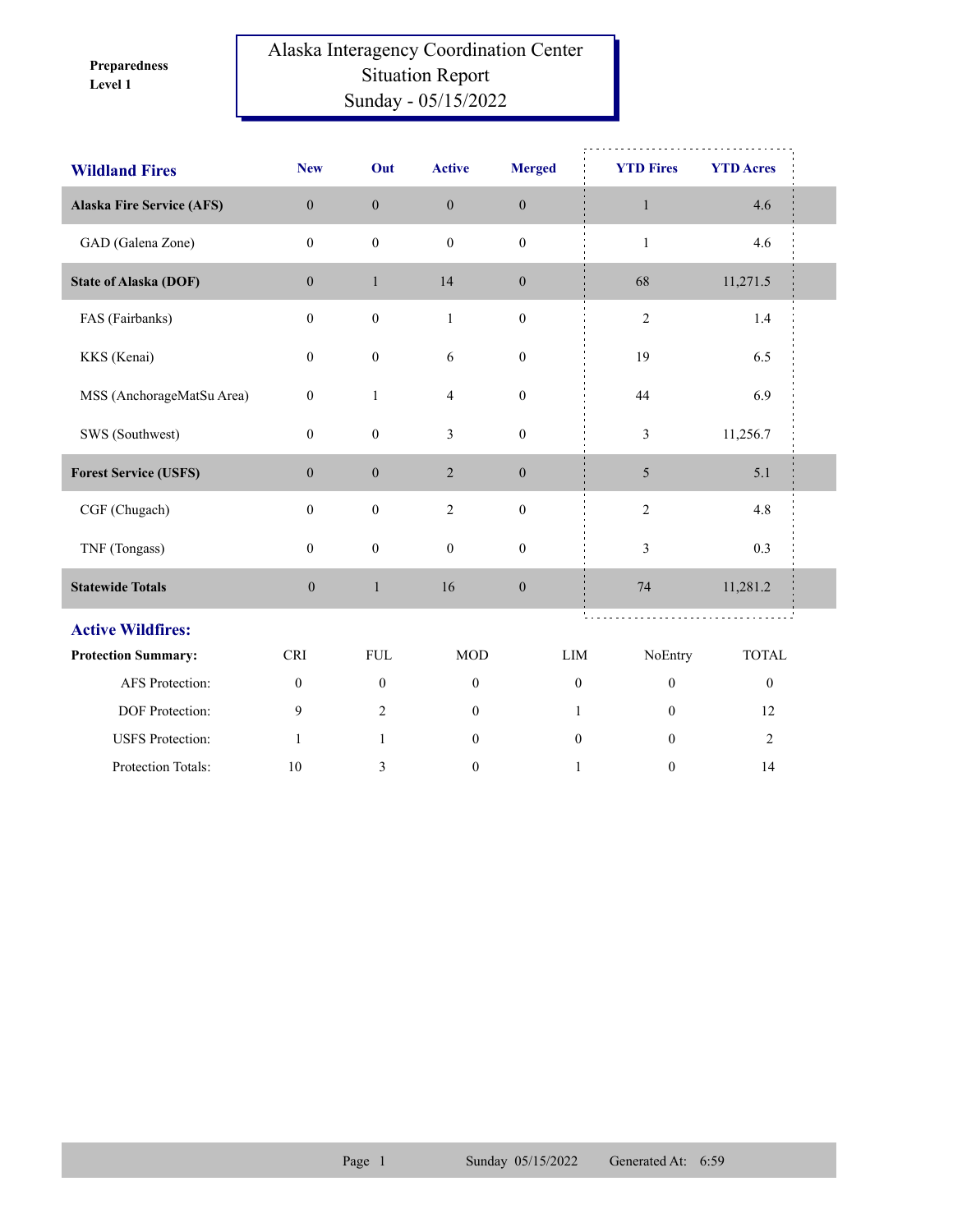## **Active Fires Status Summary**

|                         | Staffed           |                     | Unstaffed       |                   |  |  |
|-------------------------|-------------------|---------------------|-----------------|-------------------|--|--|
|                         | Contained $(S/C)$ | Uncontained $(S/U)$ | Contained (U/C) | Uncontained (U/U) |  |  |
| AFS Protection:         |                   |                     |                 |                   |  |  |
| <b>DOF</b> Protection:  |                   |                     |                 |                   |  |  |
| <b>USFS</b> Protection: |                   |                     |                 |                   |  |  |
| Status Totals:          |                   |                     | 14              |                   |  |  |

| <b>Active Fires Acreage Summary</b> |                       |                |  |
|-------------------------------------|-----------------------|----------------|--|
|                                     | Acres                 | Acreage Change |  |
| 16 Monitor                          | 11,266.9              | 641.9          |  |
| Out                                 | 0.1                   | 0.0            |  |
| 3 Prescribed                        | 597.0                 | 530.1          |  |
| 20 Fires                            | Total Acres: 11,864.0 |                |  |

## **Prescribed Fires**

|                                 | <b>YTD</b> Fires | <b>YTD</b> Acres | New | Active | Out Yesterday |
|---------------------------------|------------------|------------------|-----|--------|---------------|
| Military                        |                  | 579.0            |     |        |               |
| National Park Service           |                  | 0.1              |     |        |               |
| State of Alaska                 | ∠                | 5.1              |     |        |               |
| U.S. Forest Service             |                  | 18.0             |     |        |               |
| <b>Fuels Management Totals:</b> |                  | 602.2            |     |        |               |

## **Cause Summary For All Fires (Includes Merged Fires But Not Prescribed Fires)**

|        | Human: 65       |                | $904.6$ Acres |
|--------|-----------------|----------------|---------------|
|        | Lightning: 1    |                | 0.1 Acres     |
|        | Undetermined: 8 | 10,376.5 Acres |               |
| Total: | 74              | 11,281.2 Acres |               |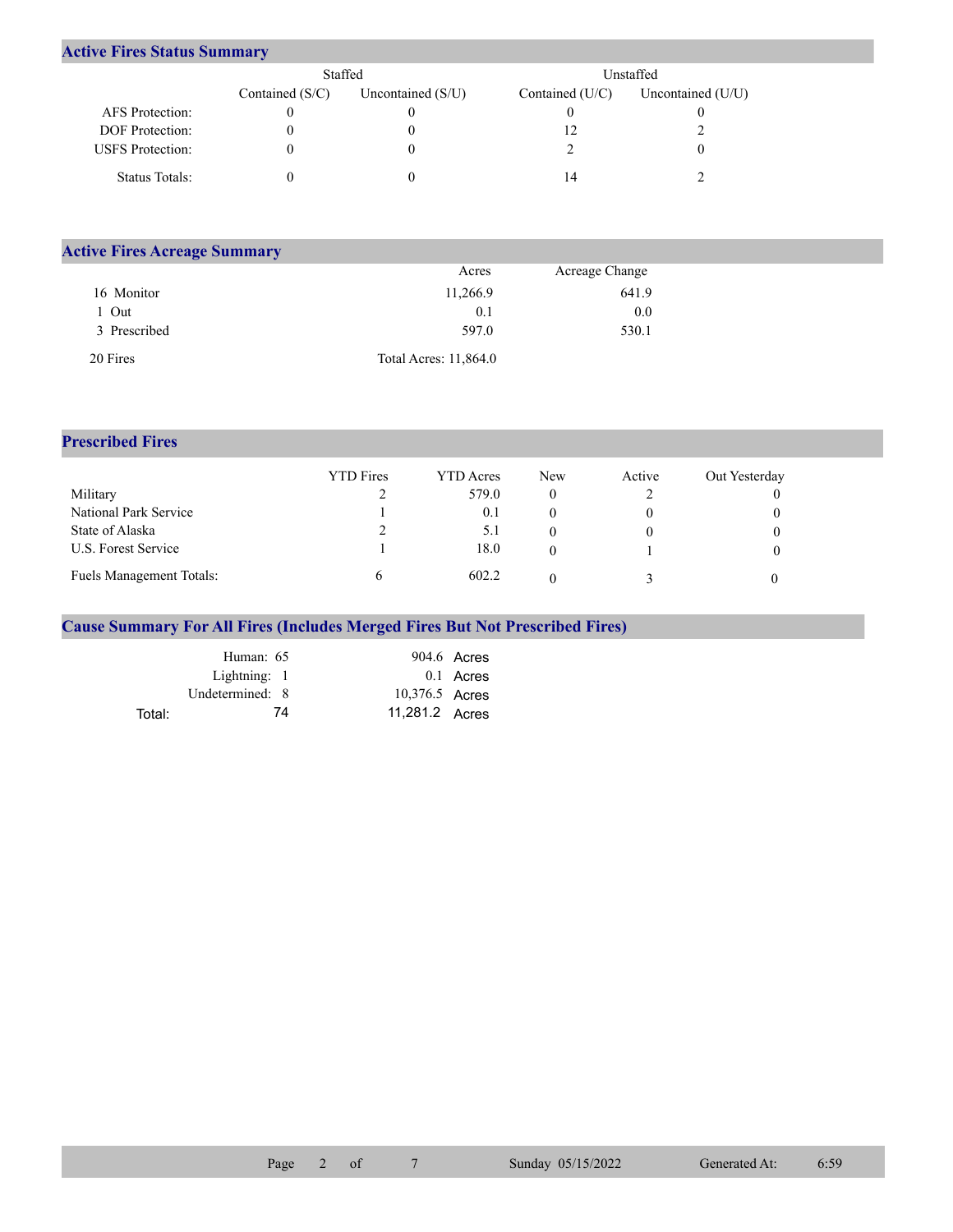| <b>Monitor</b> | Count: 16 | Acres: 11,266.9 | Acreage Change: 641.9 |  |
|----------------|-----------|-----------------|-----------------------|--|
|----------------|-----------|-----------------|-----------------------|--|

**These fires are currently in monitor status. Monitoring schedules are based on defined timeframes, but are dependent on available resources, and weather conditions. When monitoring occurs, information will be updated.**

| Last Report: 05/12       |                   |                                   |             |                                                                                                                                                                                                                                      | $0.2$ Acreage On $05/12$ |              |                                 |
|--------------------------|-------------------|-----------------------------------|-------------|--------------------------------------------------------------------------------------------------------------------------------------------------------------------------------------------------------------------------------------|--------------------------|--------------|---------------------------------|
|                          |                   | Lat: $60\,27.8230$                | Status: U/C | Acres: 0.2                                                                                                                                                                                                                           |                          |              | Option: Critical                |
| 203079                   |                   | Lon: 151 10.3720                  |             | Start Date: 05/12                                                                                                                                                                                                                    |                          |              | Area: KKS                       |
|                          | Owner: State      |                                   | Unit:       | <b>AKDNS-AK Dept. Natural Resources</b>                                                                                                                                                                                              |                          |              |                                 |
| 079                      |                   | Name: Wendy Lane                  |             |                                                                                                                                                                                                                                      |                          | Cause:       | Human                           |
| Daily Report From: 05/14 |                   |                                   |             |                                                                                                                                                                                                                                      |                          |              | No Acreage Change Since 05/13   |
|                          |                   | Lat: 51 57.2681                   | Status: U/U | Acres: 885.2                                                                                                                                                                                                                         |                          |              | Option: Unplanned               |
| 204078                   |                   | Lon: 176 38.7188                  |             | Start Date: 05/08                                                                                                                                                                                                                    |                          |              | Area: SWS                       |
|                          | Owner: <b>DOD</b> |                                   | Unit:       | <b>AKNVQ-U.S. Navy</b>                                                                                                                                                                                                               |                          |              |                                 |
| 078                      | Name: Adak        |                                   |             |                                                                                                                                                                                                                                      |                          | Cause:       | Human                           |
| No Night Report          |                   |                                   |             |                                                                                                                                                                                                                                      |                          |              |                                 |
| Last Report: 05/12       |                   |                                   |             |                                                                                                                                                                                                                                      | 0.1 Acreage On 05/12     |              |                                 |
| PMS1                     |                   | Lat: 61 43.9700                   | Status: U/C | Acres: $0.1$                                                                                                                                                                                                                         |                          | Option: Full |                                 |
| 201077                   |                   | Lon: $14901.7300$                 |             | Start Date: 05/12                                                                                                                                                                                                                    |                          |              | Area: MSS                       |
|                          | Owner: State      |                                   | Unit:       | <b>AKDNS-AK Dept. Natural Resources</b>                                                                                                                                                                                              |                          |              |                                 |
| 077                      |                   | Name: Buffalo Mine Coal Seam 2022 |             |                                                                                                                                                                                                                                      |                          |              | Cause: Lightning                |
| Daily Report From: 05/14 |                   |                                   |             |                                                                                                                                                                                                                                      |                          |              | 29.0 Acreage Change Since 05/13 |
| PMR4                     |                   | Lat: 55 20.4900                   | Status: U/C | Acres: 69.0                                                                                                                                                                                                                          |                          |              | Option: Unplanned               |
| 204074                   |                   | Lon: $16025.9600$                 |             | Start Date: 05/12                                                                                                                                                                                                                    |                          |              | Area: SWS                       |
| PNPMR4                   |                   | Owner: ANCSA                      | Unit:       | <b>AKVLN-Shumagin Corporation</b>                                                                                                                                                                                                    |                          |              |                                 |
| 074                      |                   | Name: Danger Point                |             |                                                                                                                                                                                                                                      |                          | Cause:       | Undetermined                    |
|                          |                   |                                   |             | Eight smokejumpers walked the perimeter, saw no smoke and found no heat. Calling the fire contained at 69 acres, the IC<br>turned the fire over to local responders who will report any activity. J-90 retrieved the 8 smokejumpers. |                          |              |                                 |
| Last Report: 05/12       |                   |                                   |             |                                                                                                                                                                                                                                      | 0.1 Acreage On 05/12     |              |                                 |
| PMR3                     |                   | Lat: 61 23.8217                   | Status: U/C | Acres: $0.1$                                                                                                                                                                                                                         |                          |              | Option: Critical                |
| 201073                   |                   | Lon: 149 28.3183                  |             | Start Date: 05/11                                                                                                                                                                                                                    |                          |              | Area: MSS                       |
|                          |                   | Owner: County                     | Unit:       | <b>AKAKS-Anchorage, Municipality of</b>                                                                                                                                                                                              |                          |              |                                 |
| 073                      |                   | Name: Birchwood                   |             |                                                                                                                                                                                                                                      |                          | Cause:       | Human                           |
| Last Report: 05/12       |                   |                                   |             |                                                                                                                                                                                                                                      |                          |              | 2.0 Acreage Change Since 05/11  |
|                          |                   | Lat: 57 42.9640                   | Status: U/C | Acres: 4.0                                                                                                                                                                                                                           |                          |              | Option: Critical                |
| 203071                   |                   | Lon: 152 36.0270                  |             | Start Date: 05/11                                                                                                                                                                                                                    |                          |              | Area: <b>KKS</b>                |
|                          |                   | Owner: County                     | Unit:       | <b>AKAKS-Kodiak Island Borough</b>                                                                                                                                                                                                   |                          |              |                                 |
| 071                      |                   | Name: Bell Flats                  |             |                                                                                                                                                                                                                                      |                          |              | Cause: Human                    |
| Last Report: 05/13       |                   |                                   |             |                                                                                                                                                                                                                                      |                          |              | No Acreage Change Since 05/11   |
|                          |                   | Lat: 59 44.7700                   | Status: U/C | Acres: 0.1                                                                                                                                                                                                                           |                          |              | Option: Critical                |
| 203070                   |                   | Lon: 151 13.6200                  |             | Start Date: 05/11                                                                                                                                                                                                                    |                          |              | Area: KKS                       |
|                          |                   | Owner: Private                    | Unit:       | <b>AKPRI-Private</b>                                                                                                                                                                                                                 |                          |              |                                 |
| 070                      |                   | Name: Full Curl                   |             |                                                                                                                                                                                                                                      |                          | Cause:       | Human                           |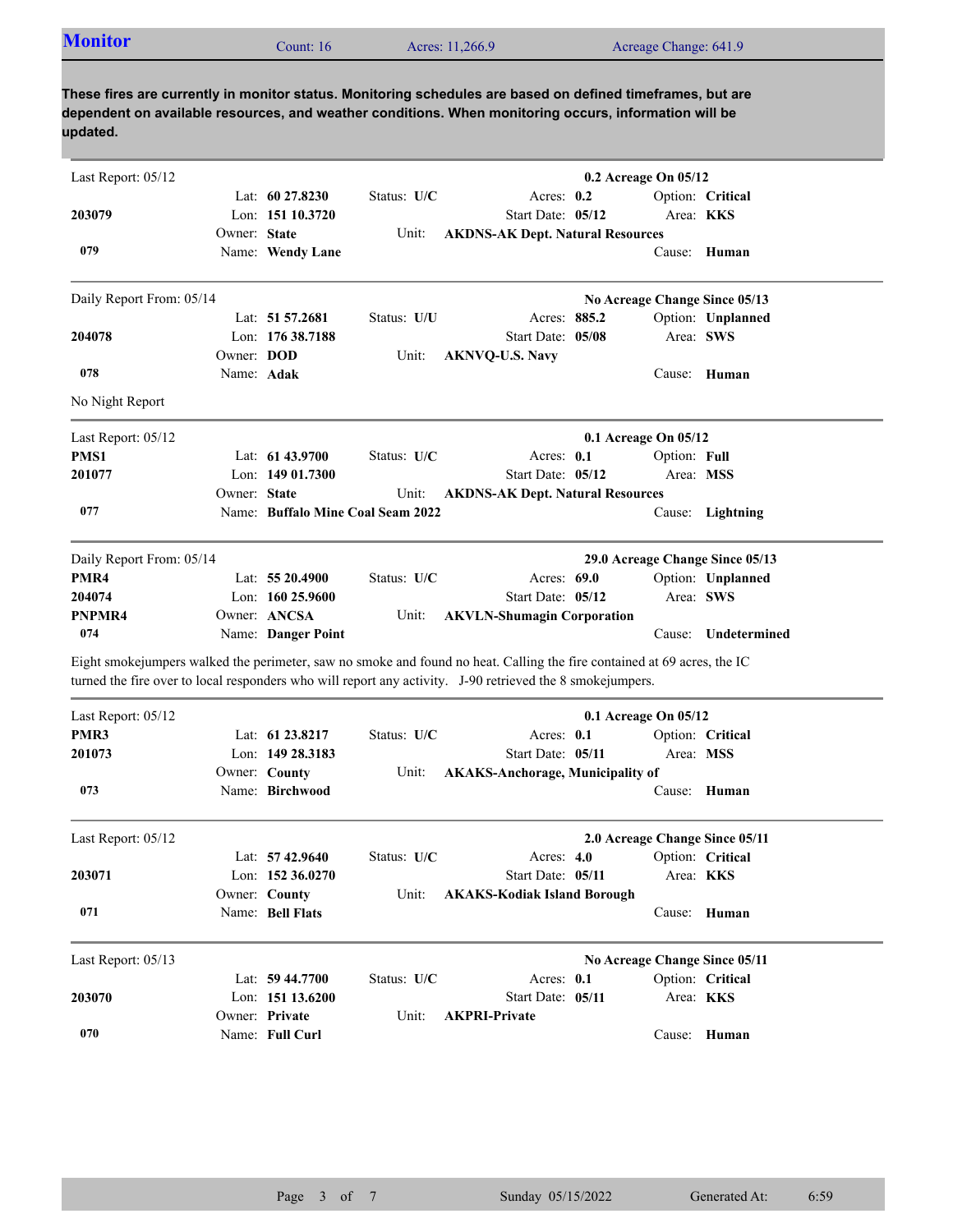| <b>Monitor</b> | Count: $16$ | Acres: 11,266.9 | Acreage Change: 641.9 |  |
|----------------|-------------|-----------------|-----------------------|--|
|----------------|-------------|-----------------|-----------------------|--|

**These fires are currently in monitor status. Monitoring schedules are based on defined timeframes, but are dependent on available resources, and weather conditions. When monitoring occurs, information will be updated.**

| Last Report: 05/13 |              |                           |               |                                      |                      |                  | No Acreage Change Since 05/11 |
|--------------------|--------------|---------------------------|---------------|--------------------------------------|----------------------|------------------|-------------------------------|
|                    |              | Lat: 59 47.3400           | Status: U/C   | Acres: $0.1$                         |                      |                  | Option: Critical              |
| 203069             |              | Lon: 151 08.2200          |               | Start Date: 05/11                    |                      | Area: <b>KKS</b> |                               |
|                    |              | Owner: Private            | Unit:         | <b>AKPRI-Private</b>                 |                      |                  |                               |
| 069                |              | Name: Morrison            |               |                                      |                      |                  | Cause: Human                  |
| Last Report: 05/11 |              |                           |               |                                      | 0.1 Acreage On 05/11 |                  |                               |
|                    |              | Lat: $64\,52.8700$        | Status: U/C   | Acres: $0.1$                         |                      | Option: Full     |                               |
| 211068             |              | Lon: $14701.5467$         |               | Start Date: 05/11                    |                      | Area: FAS        |                               |
|                    |              | Owner: Private            | Unit:         | <b>AKPRI-Private</b>                 |                      |                  |                               |
| 068                |              | Name: Hirn Road           |               |                                      |                      |                  | Cause: Human                  |
| Last Report: 05/13 |              |                           |               |                                      |                      |                  | No Acreage Change Since 05/12 |
| PMG1               |              | Lat: $6029.7833$          | Status: U/C   | Acres: $4.3$                         |                      |                  | Option: Critical              |
| 000066             |              | Lon: $14947.3100$         |               | Start Date: 05/10                    |                      | Area: CGF        |                               |
| P0PMG1             |              | Owner: County             | Unit:         | <b>AKAKS-Kenai Peninsula Borough</b> |                      |                  |                               |
| 066                |              | Name: Kenai Lake Overlook |               |                                      |                      | Cause:           | Undetermined                  |
| Last Report: 05/10 |              |                           |               |                                      | 0.1 Acreage On 05/10 |                  |                               |
| PMF8               |              | Lat: $61\,34.9950$        | Status: U/C   | Acres: 0.1                           |                      |                  | Option: Critical              |
| 201064             |              | Lon: $149\,42.6950$       |               | Start Date: 05/10                    |                      | Area: MSS        |                               |
| <b>PNPMF8</b>      | Owner: State |                           | Unit:         | <b>AKDTS-AK Dept. Transportation</b> |                      |                  |                               |
| 064                |              | Name: Forest Hills        |               |                                      |                      |                  | Cause: Human                  |
| Last Report: 05/10 |              |                           |               |                                      | 0.1 Acreage On 05/10 |                  |                               |
| PME7               |              | Lat: 61 36.0470           | Status: U/C   | Acres: 0.1                           |                      |                  | Option: Critical              |
| 201062             |              | Lon: 149 30.8720          |               | Start Date: 05/09                    |                      | Area: MSS        |                               |
| PNPME7             |              | Owner: Private            | Unit:         | <b>AKPRI-Private</b>                 |                      |                  |                               |
| 062                |              | Name: Spruce              |               |                                      |                      |                  | Cause: Human                  |
| Last Report: 05/08 |              |                           |               |                                      | 0.1 Acreage On 05/08 |                  |                               |
|                    |              | Lat: $6039.5990$          | Status: $U/C$ | Acres: $0.1$                         |                      |                  | Option: Critical              |
| 203058             |              | Lon: $15118.8260$         |               | Start Date: 05/08                    |                      | Area: <b>KKS</b> |                               |
|                    |              | Owner: Private            | Unit:         | <b>AKPRI-Private</b>                 |                      |                  |                               |
| 058                |              | Name: Wesley Court        |               |                                      |                      |                  | Cause: Human                  |
| Last Report: 05/11 |              |                           |               |                                      |                      |                  | No Acreage Change Since 05/10 |
| PL8P               |              | Lat: 60 29.5458           | Status: U/C   | Acres: $0.5$                         |                      | Option: Full     |                               |
| 232057             |              | Lon: 149 59.2440          |               | Start Date: 05/08                    |                      | Area: CGF        |                               |
| P0PL8P             | Owner: USFS  |                           | Unit:         | <b>AKCGF-Chugach National Forest</b> |                      |                  |                               |
| 057                |              | Name: West Juneau         |               |                                      |                      |                  | Cause: Human                  |
| Last Report: 05/07 |              |                           |               |                                      | 0.4 Acreage On 05/07 |                  |                               |
|                    |              | Lat: 60 29.8840           | Status: U/C   | Acres: 0.4                           |                      |                  | Option: Critical              |
| 203056             |              | Lon: 151 07.2920          |               | Start Date: 05/07                    |                      | Area: KKS        |                               |
|                    |              | Owner: Private            | Unit:         | <b>AKPRI-Private</b>                 |                      |                  |                               |
| 056                |              | Name: Knacksted           |               |                                      |                      |                  | Cause: Human                  |
|                    |              |                           |               |                                      |                      |                  |                               |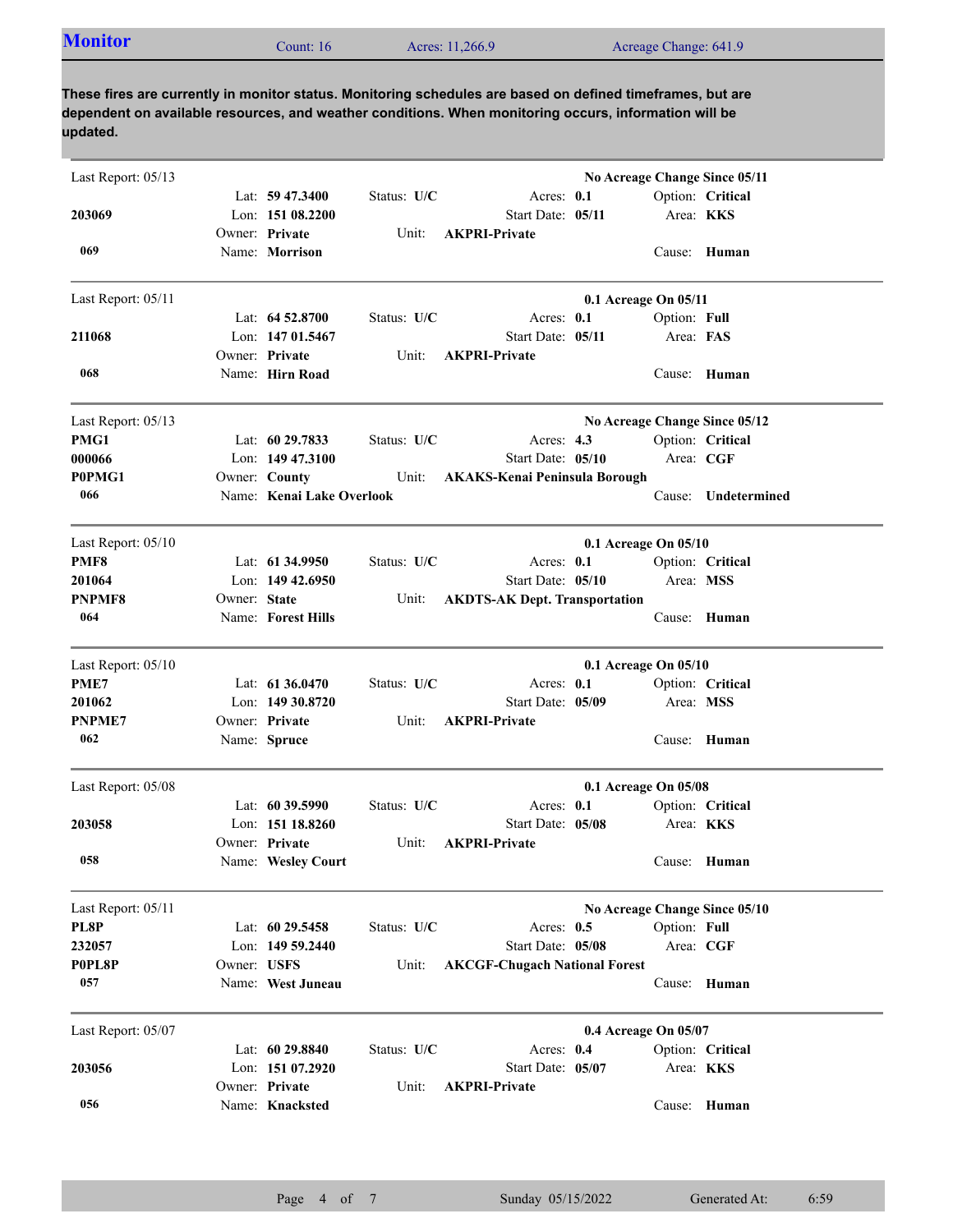| <b>Monitor</b><br>Acres: 11,266.9<br>Acreage Change: 641.9<br>$\mathcal$ Count: 16 |
|------------------------------------------------------------------------------------|
|------------------------------------------------------------------------------------|

**These fires are currently in monitor status. Monitoring schedules are based on defined timeframes, but are dependent on available resources, and weather conditions. When monitoring occurs, information will be updated.**

| Last Report: 04/26 |                     |             |                                            |                 |           | 609.7 Acreage Change Since 04/23 |
|--------------------|---------------------|-------------|--------------------------------------------|-----------------|-----------|----------------------------------|
| PKS1               | Lat: $60\,32.1500$  | Status: U/U |                                            | Acres: 10,302.5 |           | Option: Limited                  |
| 204012             | Lon: $160\,54.7500$ |             | Start Date: $04/16$                        |                 | Area: SWS |                                  |
| <b>PNPKS1</b>      | Owner: USFWS        | Unit:       | AKYDR-Yukon Delta National Wildlife Refuge |                 |           |                                  |
| 012                | Name: Kwethluk      |             |                                            |                 | Cause:    | Undetermined                     |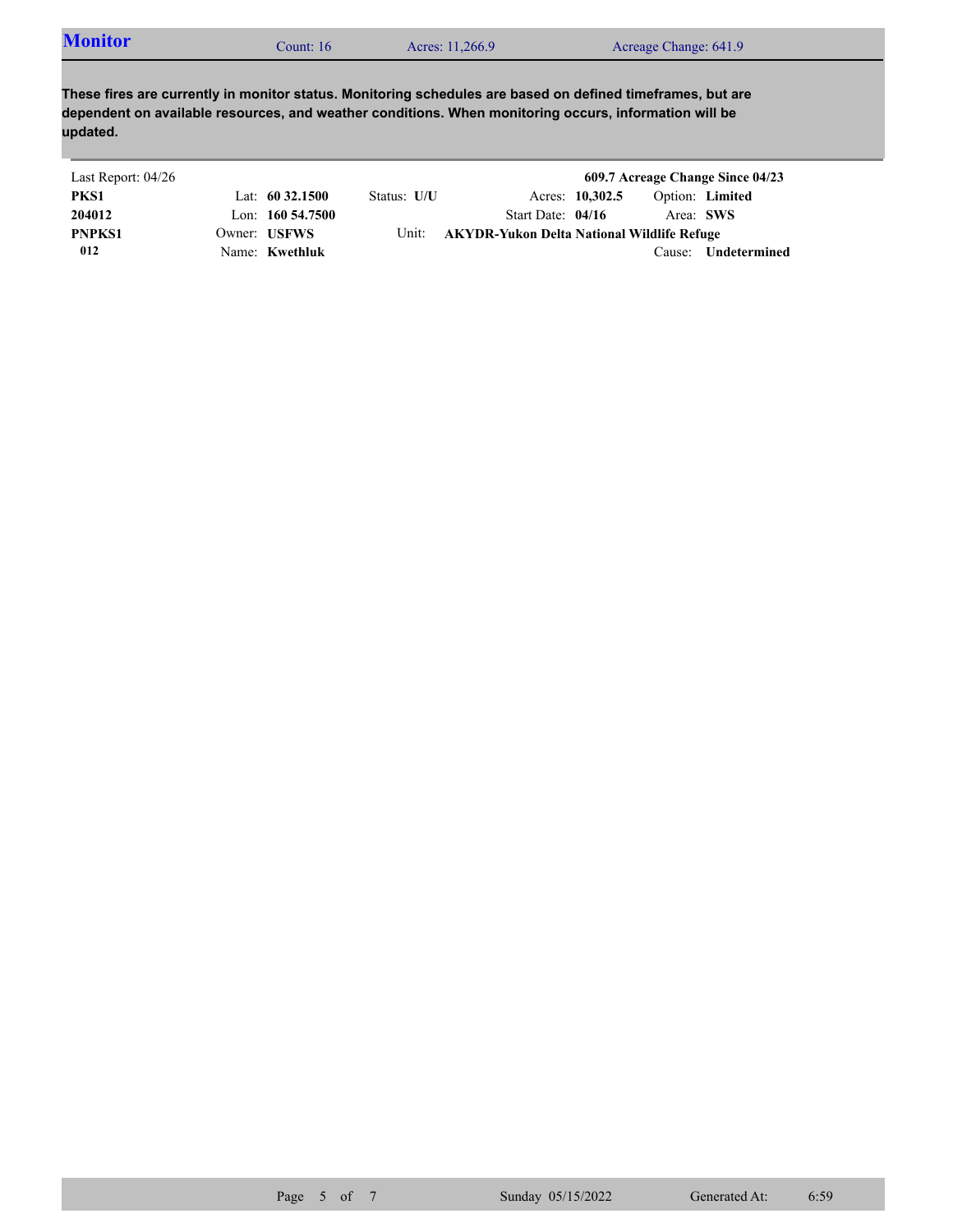| Out                      | Count: 1           |                   | Acres: $0.1$         | Acreage Change: 0.0 |  |                               |                     |  |
|--------------------------|--------------------|-------------------|----------------------|---------------------|--|-------------------------------|---------------------|--|
| Daily Report From: 05/14 |                    |                   |                      |                     |  | No Acreage Change Since 05/10 |                     |  |
| PMC4                     | Lat: $61\,32.3718$ | Status: Out 05/14 |                      | Acres: $0.1$        |  |                               | Option: Critical    |  |
| 201060                   | Lon: 149 57.1499   |                   |                      | Start Date: 05/09   |  | Area: MSS                     |                     |  |
|                          | Owner: Private     | Unit:             | <b>AKPRI-Private</b> |                     |  |                               |                     |  |
| 060                      | Name: Our Rd       |                   |                      |                     |  | Cause:                        | <b>Undetermined</b> |  |

Walked the fire no smoke or heat found called out.